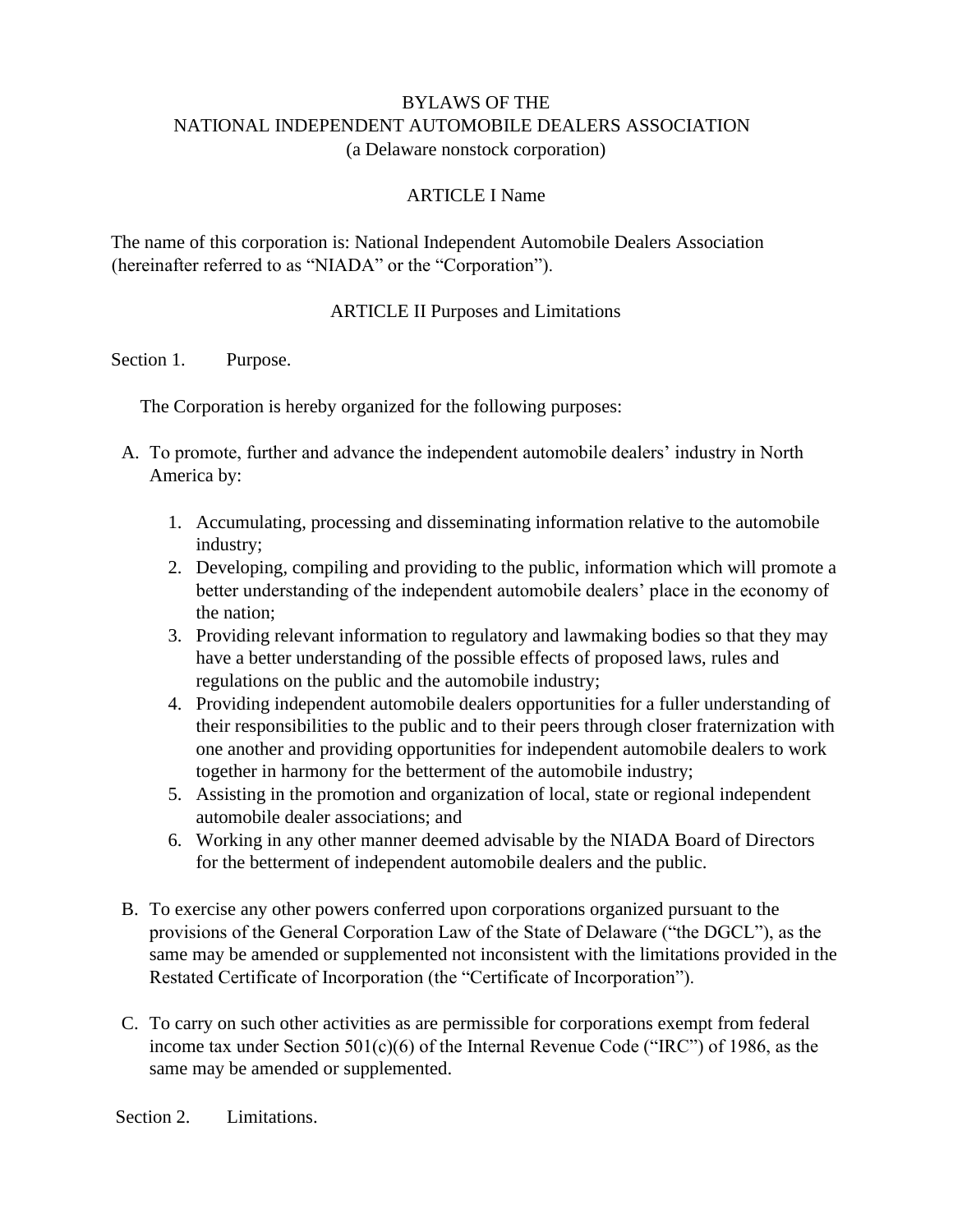Notwithstanding any other provision of these Bylaws, the Corporation shall not carry on any other activities not permitted to be carried on by a corporation exempt from federal income tax under IRC Section 501(c)(6), or a corporation formed under the DGCL.

## ARTICLE III Membership

Section 1. Classification.

The members of NIADA shall be classified as follows:

- A. Regular Member
- B. Associate Member
- C. Affiliate Member
- D. Honorary Member
- E. Lifetime Member

#### Section 2. Qualifications.

The qualifications for membership shall be:

- A. Regular Member Any person, firm or corporation licensed as a motor vehicle dealer to buy, sell, trade or auction motor vehicles and which is a member of an NIADA Affiliated Association shall be qualified to become a Regular Member of NIADA. Any person, firm or corporation licensed as a dealer to buy, sell, trade or auction motor vehicles in a state where there is no association affiliated with NIADA, shall be qualified to be a Regular Member of NIADA. Regular Members shall have voting rights in accordance with these Bylaws.
- B. Associate Member Any person, firm or corporation engaged in a business related to or associated with the buying or selling of motor vehicles and is a member of an NIADA Affiliated Association shall be qualified to become an Associate Member of NIADA. Any person, firm or corporation engaged in a business related to or associated with the buying or selling of motor vehicles; and which person, firm or corporation is located in a state where there is no association affiliated with NIADA, shall be qualified to be an Associate Member of NIADA. Associate Members shall not have voting rights in accordance with these Bylaws.
- C. Affiliate Member Subject to Article XV of these Bylaws, any bona fide nonprofit membership organization whose members are primarily independent motor vehicle dealers, that has entered into a written affiliation agreement with NIADA. Affiliate Members shall have voting rights in accordance with these Bylaws.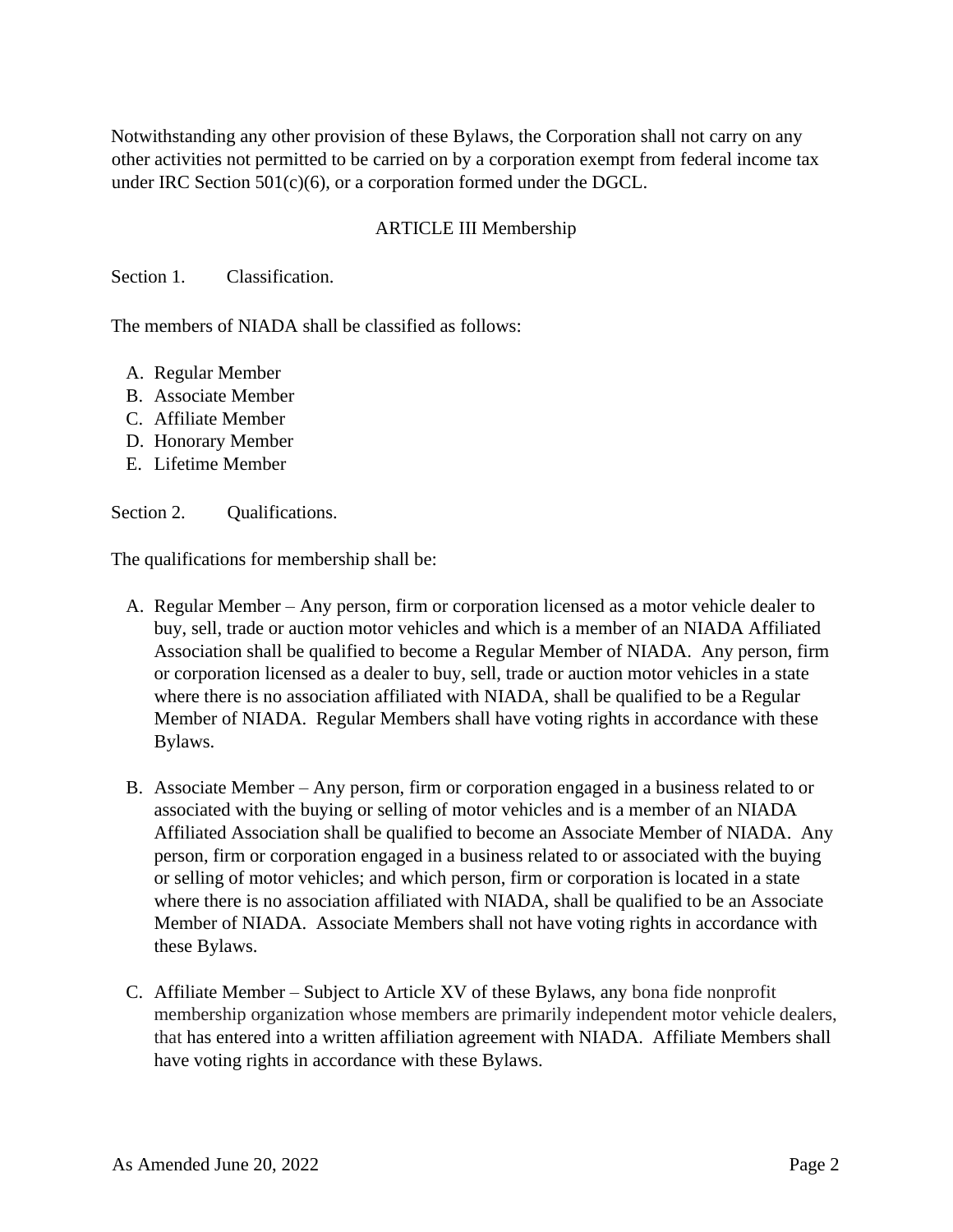- D. Honorary Member Subject to approval of the Board of Directors, any person, firm or corporation may be qualified to become an Honorary Member of NIADA. Honorary Members shall not have the right to vote.
- E. Lifetime Member All past Chairmen of the Board of Directors of NIADA shall be Lifetime Members of NIADA. Lifetime Members shall have the same voting rights as Regular Members.

Section 3. Code of Ethics.

All members agree to be bound by the NIADA Code of Ethics.

ARTICLE IV Membership Dues, Fees, and Assessments

The dues for all categories of membership shall be determined by the NIADA Board of Directors. The NIADA Board of Directors may at any time authorize membership fees and/or assessments.

ARTICLE V Resignation, Termination and Changes in Classification of Membership

Section 1. Resignation.

Any member may resign from NIADA by so notifying the Executive Vice President/CEO in writing, provided, however, that there shall be no refund of membership dues in the event that a member resigns, and resignation of membership shall not extinguish such member's financial obligations, if any.

Section 2. Termination.

The NIADA Board of Directors may suspend or terminate the membership of any member in the event that:

- A. The member is sixty (60) days in arrears in the payment of any membership dues, fee, or assessment pursuant to procedures established by the Board of Directors.
- B. The member's conduct has been such as to bring discredit upon NIADA or independent automobile dealers as a whole, or has failed to comply with appropriate duties and obligations as a member of NIADA. There shall be no refund of dues in the event that member's membership is terminated pursuant to this Article V, Section 2. Any member facing suspension or termination shall be given reasonable notice thereof, shall be entitled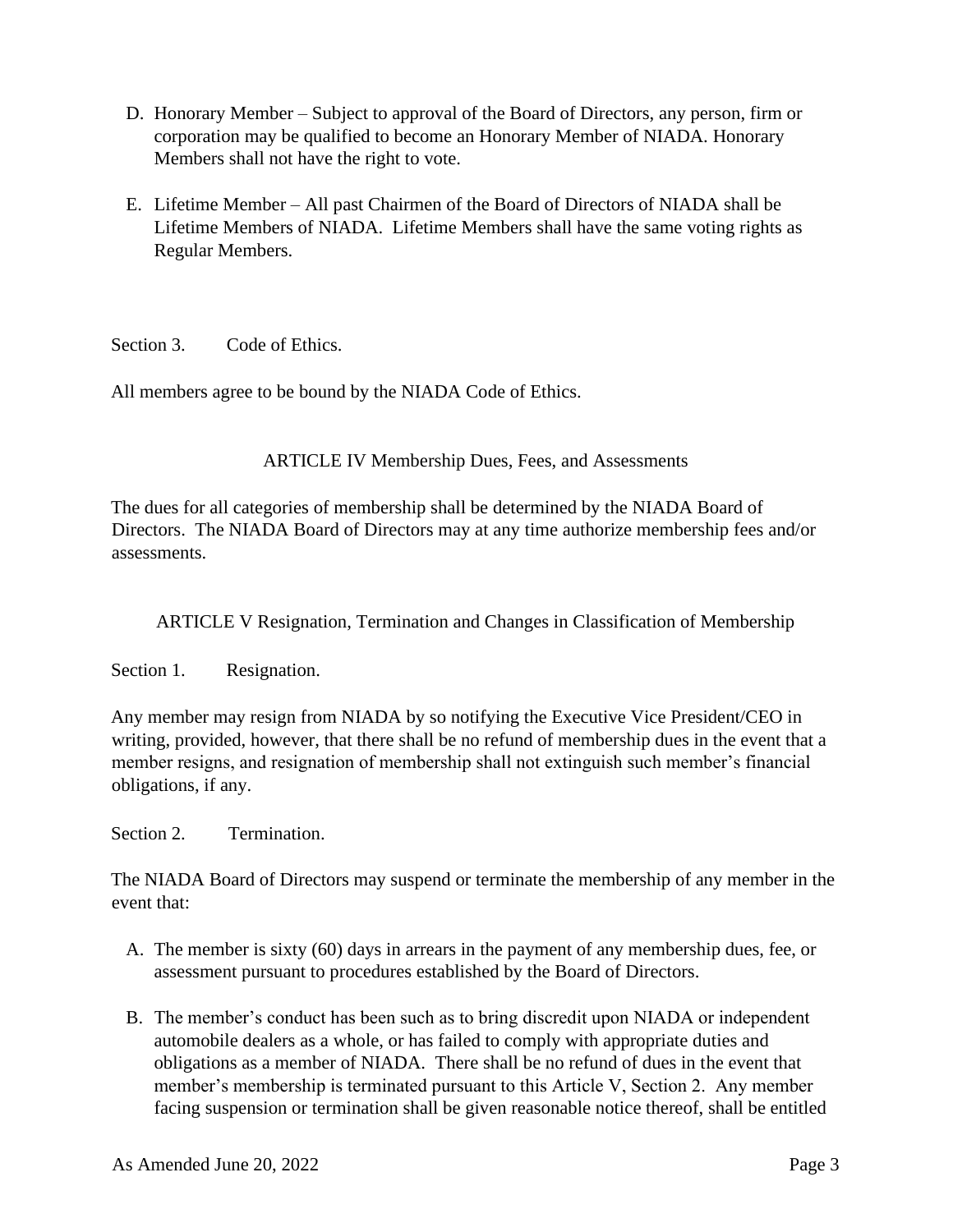to a hearing before the Board of Directors at the next regularly scheduled meeting of the Board of Directors, and shall be provided all other appropriate due process.

C. Membership may also be terminated by the cessation of business operations of a member, by the timely submission of written notice of membership resignation or non-renewal (as provided for in Article V, Section 1), or by the failure of a member to continue to satisfy the relevant membership requirements established by these Bylaws or the Board of Directors. However, such termination of membership shall not extinguish such members' financial obligations, if any.

Section 3. Changes in Classification.

If, during the membership year, a member of NIADA shall cease to be qualified for the classification of membership held by the member at the start of the membership year, then the member shall be immediately reassigned to the classification of membership for which the member is then qualified; provided however, if the member has ceased to be qualified for any classification of membership, such member's membership in NIADA shall be terminated immediately. Such termination of membership shall not extinguish such member's financial obligations, if any.

Section 4. Reinstatement.

Any person, firm or corporation whose membership has been terminated because of nonpayment of dues, fee or assessment may request reinstatement as a member, provided, that said request is made in writing within one hundred-twenty (120) days of the termination of such membership, and provided that the request be accompanied by the unpaid dues, fee or assessment, plus any new dues, fee or assessment which may have become due and payable subsequent to the termination of such membership.

ARTICLE VI Meetings of Members

Section 1. Annual Meeting.

There shall be at least one (1) Annual Meeting of the membership of the NIADA for the purpose of electing the Board of Directors of NIADA, based on voting procedures established by the Board of Directors, and for transacting such other business as may come before the meeting. The Annual Meeting shall be held during, and at the location of, NIADA's annual National Convention, if one is held, upon written notice to the members of NIADA at least twenty (20) days prior to such meeting. Any Annual Meeting not held in conjunction with NIADA's annual National Convention may be held on forty-five (45) days' prior written notice at any location chosen by the NIADA Board of Directors, pursuant to Section 2 of this Article.

Section 2. Notice of Meetings.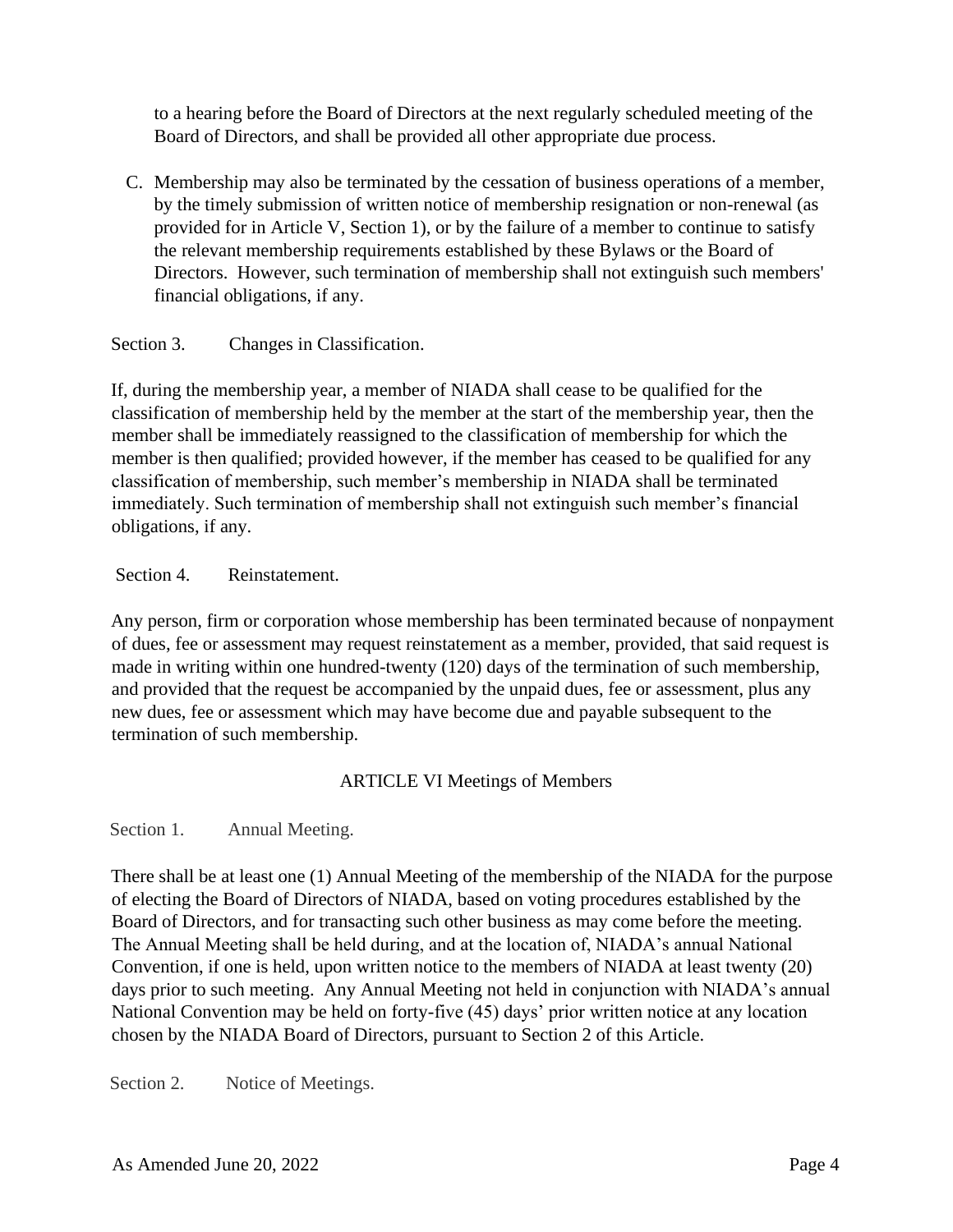Notice of any regular meeting shall state the place, date and hour of such meeting, shall be delivered, by mail, by email, by publication in NIADA periodicals, or by other accepted means of business communication, to each member not less than twenty (20) days before the date of the Annual Meeting held in conjunction with NIADA's annual National Convention or forty-five (45) days before any special meeting. For notice by United States mail, the notice of a meeting shall be deemed delivered when deposited in the United States mail with postage prepaid, or with another appropriate carrier or communication service, addressed to the member at the address as it appears on the records of the Corporation.

Section 3. Quorum.

Ten percent (10%) of the combined sum of Regular MembersAffiliate Members, and Lifetime Members of the Association in good standing who formally check-in as present at the Annual Meeting of the NIADA membership shall constitute a quorum at such meeting.

Section 4. Presiding Officer.

Each meeting of the NIADA membership shall be presided over by the NIADA President or, in the President's absence, by the NIADA Chairman of the Board or, in the Chairman's absence, by the NIADA President-Elect. In the absence of all three of these Officers, a presiding officer shall be selected by the Board of Directors.

Section 5. Voting Rights.

Each Regular Member and Lifetime Member shall be entitled to one (1) vote on each matter submitted to a vote of the NIADA membership. Affiliate Members shall be entitled to one (1) vote per every fifty (50) Regular Members in good standing of their association who are also members in good standing with NIADA. Votes by a majority of the members present at any such meeting at which a quorum is present shall be sufficient for acting.

Section 6. Proxies.

There shall be no voting by proxy at any meeting of the members of the NIADA.

# ARTICLE VII Board of Directors

Section 1. General Powers.

The affairs of NIADA shall be managed by its Board of Directors ("Board"). It shall be the Board's duty to carry out the objectives and purposes of the NIADA, and to this end the Board may exercise all powers of NIADA, except as reserved by law, the Corporation's Certificate of Incorporation, or these Bylaws to the membership of NIADA. The Board shall be subject to the restrictions and obligations set forth by law and in the Corporation's Certificate of Incorporation and these Bylaws. The Board, shall have final authority in the adoption or rejection of the annual budget of NIADA, shall have authority to formulate policies to be followed by NIADA,

As Amended June 20, 2022 Page 5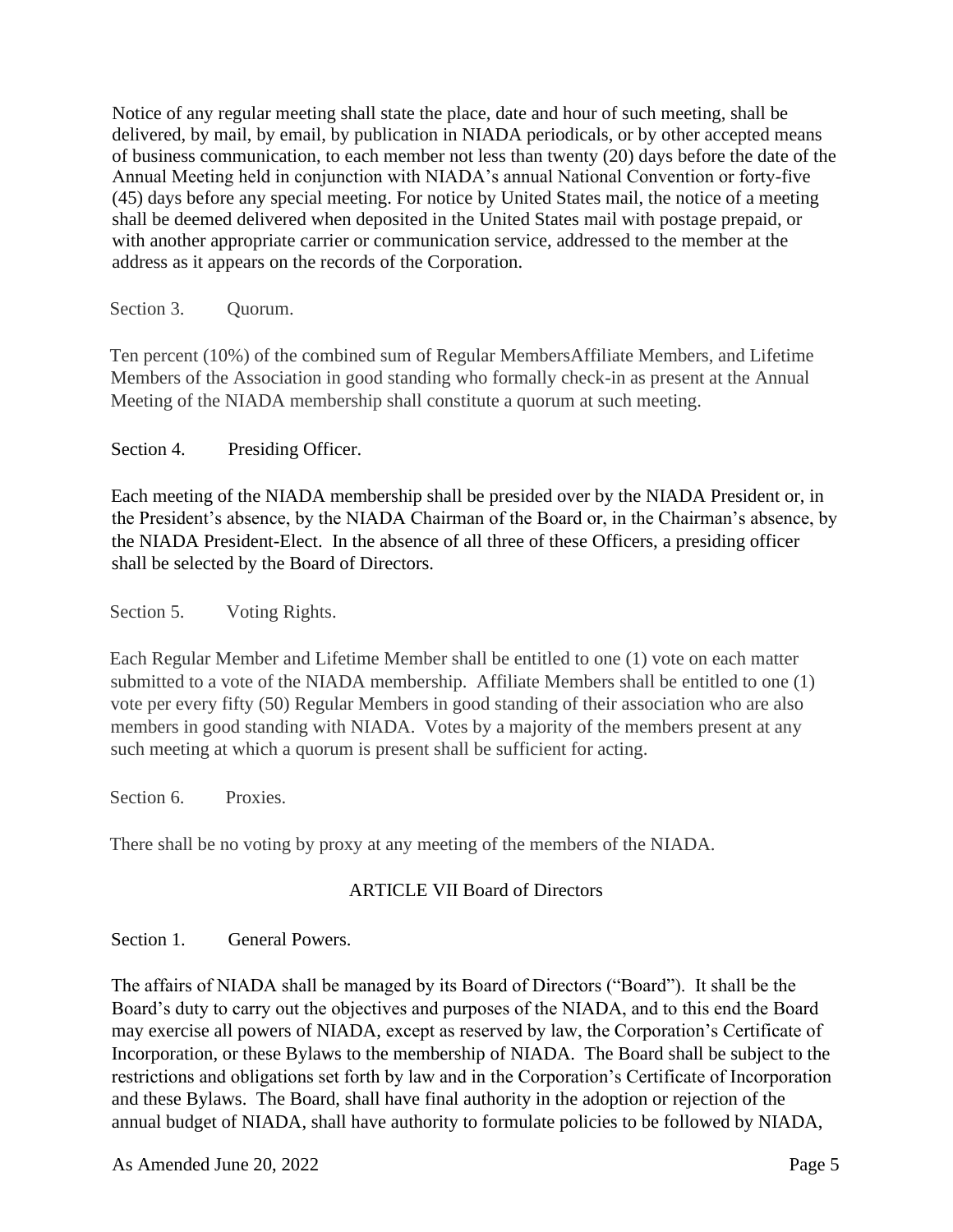including policies in furtherance of provisions in the Bylaws, and shall have final authority to adopt or reject any policies proposed to be implemented by NIADA.

Section 2. Composition.

The Board shall consist of the Officers of NIADA, the Senior Vice President, one (1) Regional Vice President from each of the NIADA Regions as then constituted by the Board of Directors, and two (2) At-Large Directors.

A. Chairman of the Board.

The office of Chairman of the Board shall automatically be filled by the immediate past President. In the event that the immediate past President is not able to fill the office of Chairman of the Board, the immediate past Chairman of the Board shall continue as Chairman of the Board. In the event that the immediate past Chairman is not able to so serve, the office of Chairman of the Board shall be filled by a vote of the Board of Directors.

B. President.

The President shall ascend to that office from the office of President-Elect and shall be the chief elected officer of NIADA for a one-year term without possibility of a second term. The President shall be an ex officio member of all committees.

### C. President-Elect.

The President-Elect shall be elected at large by the NIADA membership for a one-year term without possibility of a second term.

#### D. Treasurer.

The Treasurer shall be elected at large by the NIADA membership for a one-year term with the possibility of re-election subject to Section 4(C) of this Article.

E. Secretary.

The Secretary shall be elected at large by the NIADA membership for a one-year term with the possibility of re-election subject to Section 4(C) of this Article.

#### F. Vice Presidents.

There shall be Vice Presidents who shall be selected as follows: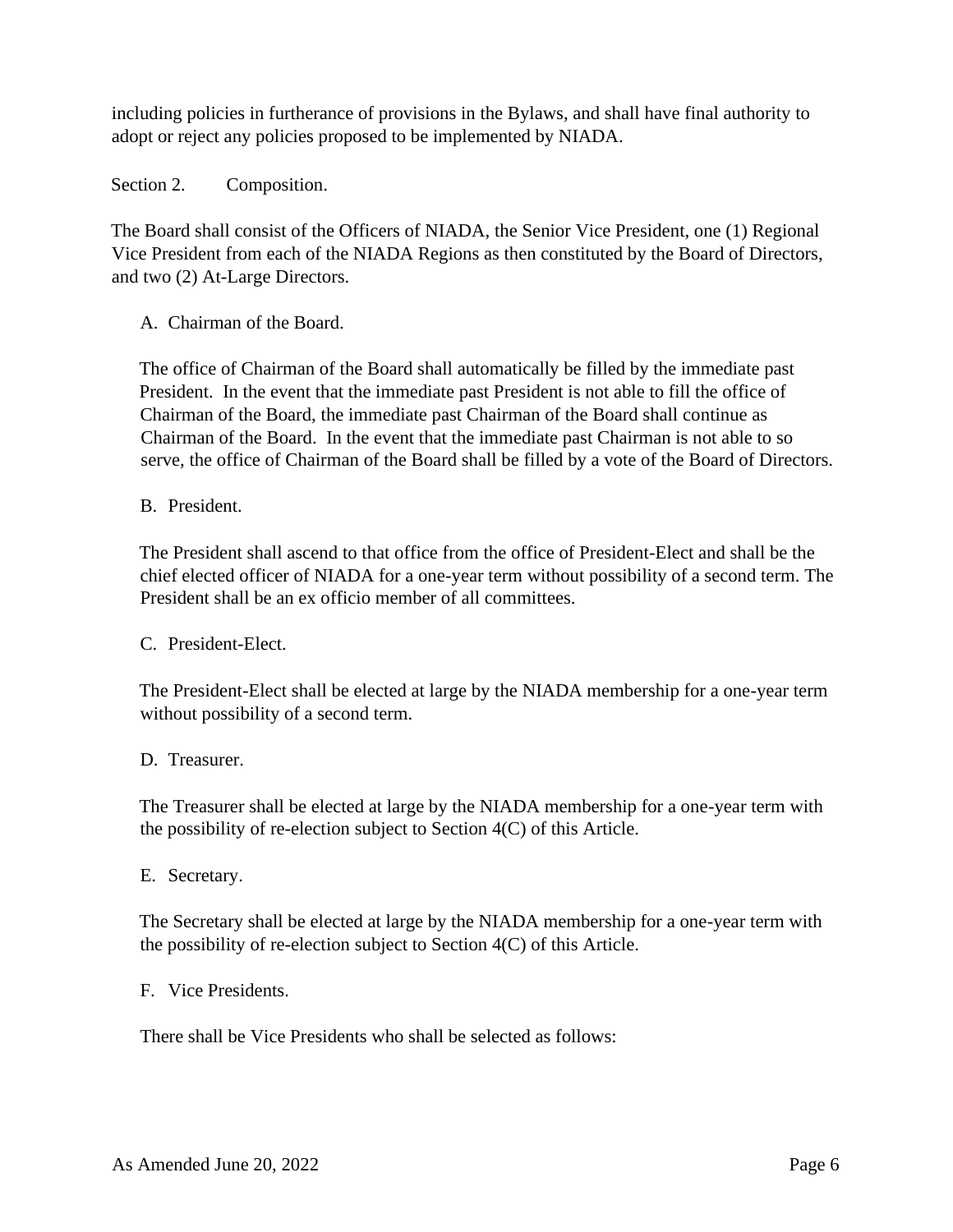- 1. One (1) Senior Vice President shall be elected at-large by the NIADA membership for a one-year term with the possibility of re-election subject to Section 4(C) of this Article.
- 2. One (1) Regional Vice President shall be elected from each of the NIADA Regions by the NIADA membership for a one-year term with the possibility of re-election subject to Section 4(C) of this Article.
- 3. Vice Presidents shall be voting members of the Board.
- G. At-Large Directors.

There shall be two Directors elected at-large by the NIADA membership. Each At-Large Director shall serve a one-year term with the possibility of re-election subject to Section 4(C) of this Article.

Section 4. Selection, Qualification and Tenure of Directors.

- A. The Directors shall be elected, upon nomination by the Past Presidents, by the NIADA membership at its Annual Meeting as proscribed in these Bylaws.
- B. Only those individuals possessing an equity interest in or who are directly involved in the management of Regular Members in good standing shall be qualified to serve as Directors.
- C. No individual may serve on the Board for more than twelve (12) years.
- D. One Director may not hold two (2) offices at the same time.
- E. The Board shall appoint a Leadership Development Committee, chaired by the NIADA Chairman and comprised of no fewer than two other members of the NIADA Board along with three non-Board members. Not less than 120 days prior to the Annual Meeting, the Committee shall notify the members of their intention to interview applicants for the Board of Directors. Not less than seventy (70) days prior to the Annual Meeting, the Committee shall report their recommendations to the Past Presidents. Not less than 60 days prior to the Annual Meeting, the Past Presidents shall issue their initial report to the membership indicating those members to be placed in nomination. Not less than 30 days prior to the Annual Meeting, any member not nominated by the Past Presidents may seek nomination by petition signed by twenty (20) Members in good standing from each of five (5) Affiliates for a total of one hundred (100) signatures. Not less than 20 days prior to the Annual Meeting, the Past Presidents shall report to the membership their nominations to the Board of Directors in addition to those members meeting the requirements of serving on the Board nominated by petition; the report shall indicate which members were nominated by petition.

Section 5. Removal or Resignation of Directors.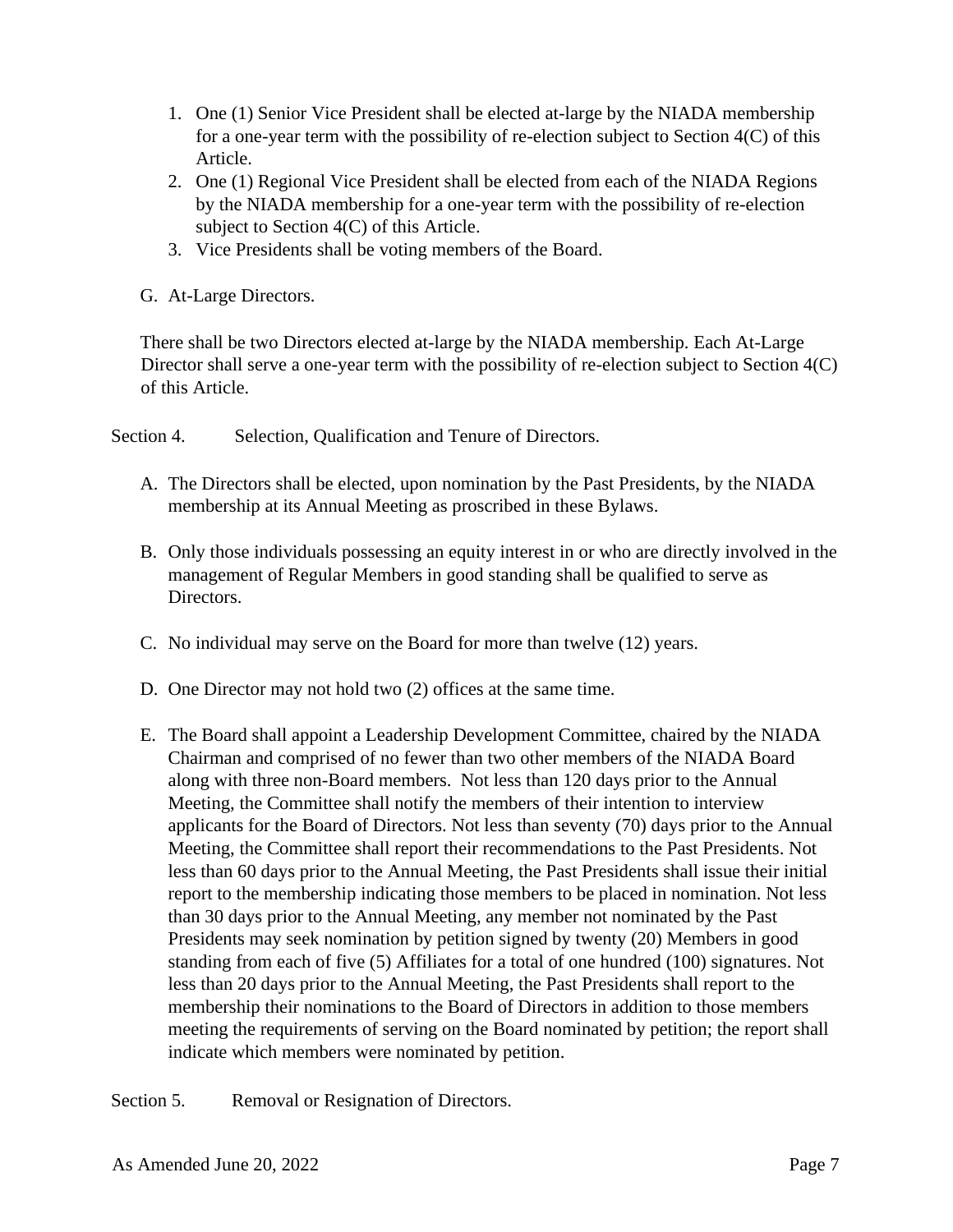- A. Any Director may be removed from office at any time for cause by the affirmative vote of a meeting of the members pursuant with Article VI. The Board may adopt disciplinary procedures, not to include removal from the Board, for any Director failing to comply with these Bylaws, the policies and procedures of NIADA, or for any other cause affecting the Director's service on the Board. Failure to comply with the disciplinary procedures may result in the Board's recommendation to the membership to remove the Director from office.
- B. Any Director may resign at any time by giving written notice to the President, Secretary or to the Board of Directors. Such resignation shall take effect at the time specified in such notice, or, if no time is specified, at the time such resignation is tendered.

Section 6. Vacancies.

Whenever a vacancy shall occur in the Board or any Directorship to be filled by reason of an increase in the number of Directors or as a result of the death, resignation, removal, or disqualification of a Director, the vacancy may be filled at any time by the Board. A Director selected to fill a vacancy shall serve for the unexpired term of his or her predecessor in office. Vacancies may be filled or new Directorships created and filled at any meeting of the Board. Such action shall be affected by the affirmative vote of a majority of the remaining Directors.

ARTICLE VIII Meetings of the Board of Directors

Section 1. Regular Meetings.

There shall be at least one (1) Annual Meeting of the Board during each year, which shall be held during and in conjunction with NIADA's annual National Convention, even in the event the National Convention is held virtually. Any other regular meeting of the Board may be held at any time and location chosen by the Board. Notice of any regular meeting shall be given to each Director in writing or by electronic or telephonic communication at least twenty (20) days in advance of such meeting.

### Section 2. Special Meetings.

Special meetings of the Board may be held at any time upon the call of the President or by the direction of two-thirds (2/3) members of the Board provided that written notice of each meeting is provided to each Director of the Board with at least seven (7) days prior written notice to the date of such meeting, and provided that said notice shall state in detail the object of the meeting and the subjects to be considered therein.

Section 3. Meetings by Remote Communications.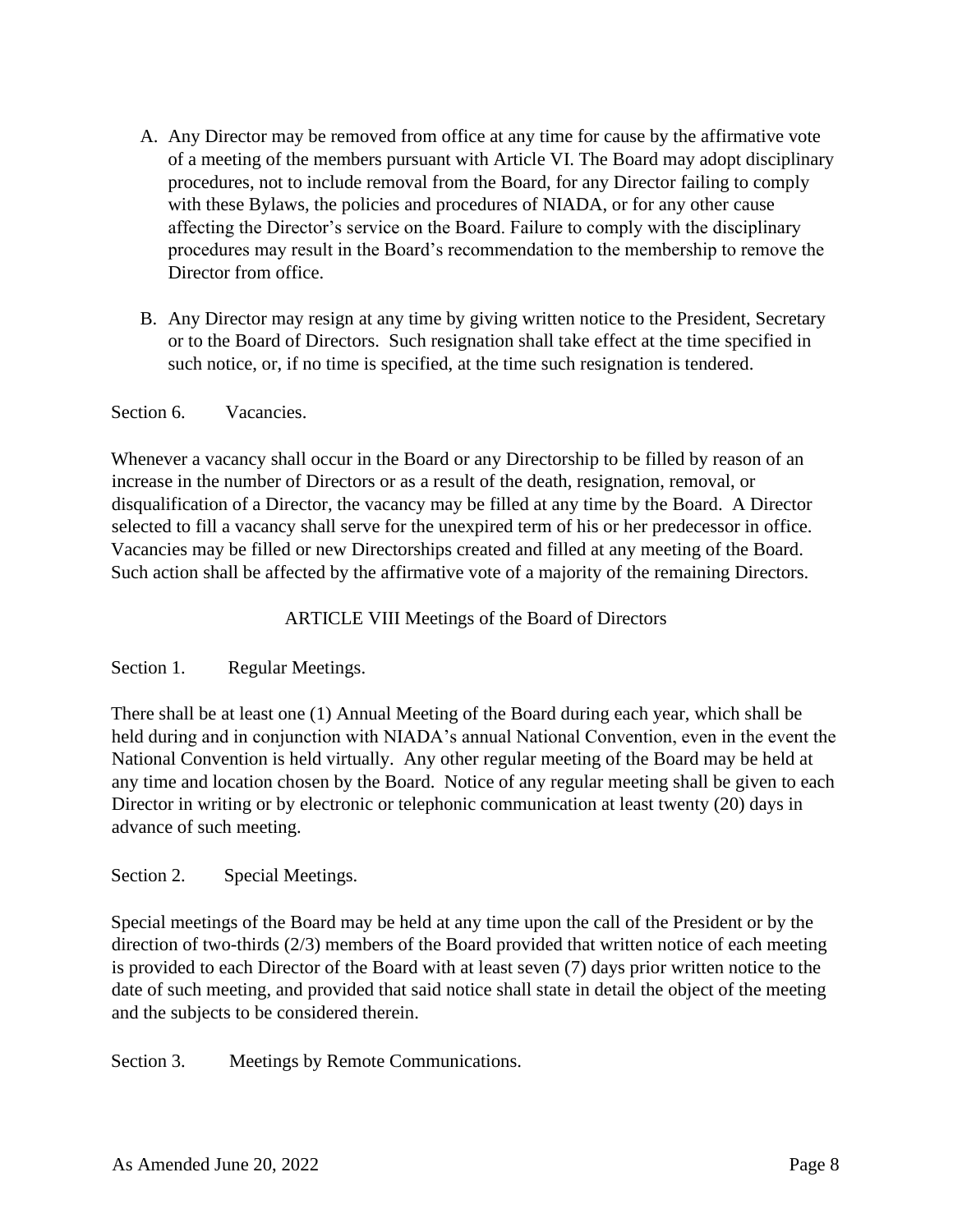In its discretion, the Board may determine that any meeting of the Board may be held solely by means of remote communication in accordance with 8 Del. C. § 141, as amended.

Section 4. Action Without Meeting.

Any action permitted or required to be taken by the Board may be taken without a meeting if all members of the Board shall individually or collectively consent to such action. Such consent or consents shall have the same effect as a unanimous vote of the Board and shall be filed with the minutes of the proceedings of the Board.

## Section 5. Ouorum.

A majority of the total number of Directors in office shall constitute a quorum at any meeting of the Board. In the absence of a quorum at any such meeting, a majority of the Directors present may adjourn the meeting from time to time without further notice other than announcement at the meeting, until a quorum shall be present.

Section 6. Voting.

Each Director is entitled to one (1) vote. Except as otherwise provided by law or these Bylaws, action may be taken by the affirmative vote of a majority of those present, provided a quorum is present. No proxy votes shall be considered.

Section 7. Presiding Officer.

Each meeting of the Board shall be presided over by the President or, in the President's absence, by the Chairman of the Board or, in the Chairman's absence, by the President-Elect. In the absence of all three of these Officers, a presiding officer shall be selected by the Board.

Section 8. Business.

At regular meetings of the Board, the Board shall be empowered to transact any and all business which may come before it, provided that such business is not in conflict with the restrictions and obligations set forth by law and in the Corporation's Certificate of Incorporation and these Bylaws. At special meetings of the Board, only business specified in the notice of the meeting shall be transacted by the Board.

Section 9. Minutes.

All meetings of the Board shall be conducted in accordance with the latest edition of Robert's Rules of Order, to the extent that such parliamentary procedures are not inconsistent with these Bylaws, the Corporation's Certificate of Incorporation, the DGCL, or rules or policies adopted by the Board. Minutes of each meeting shall be recorded by the Secretary, containing results of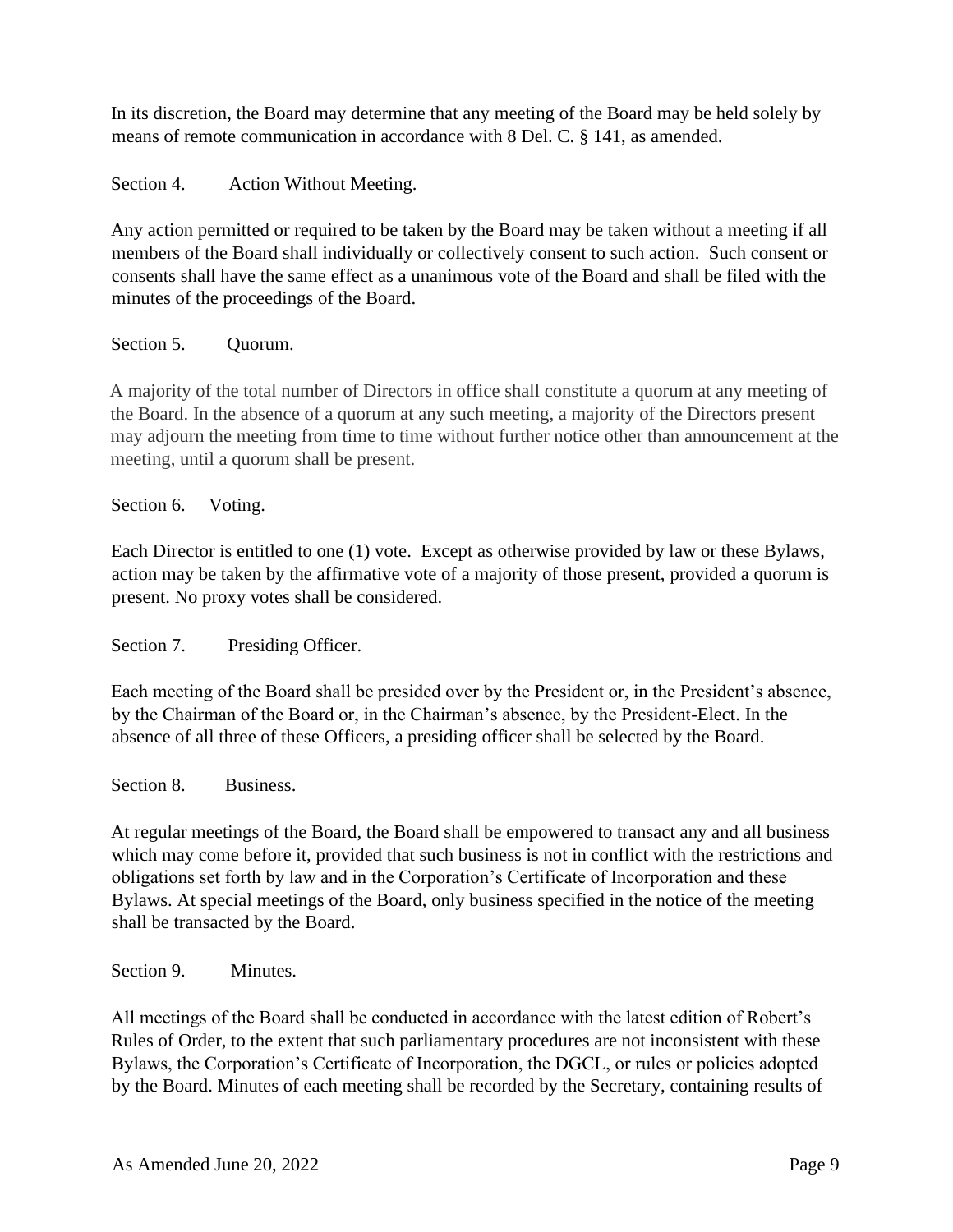the deliberations of the Board. The minutes shall be submitted to the Board for approval at the next meeting of the Board.

Section 10. Notice.

Any Director may waive notice of any meeting. The attendance of a director at any meeting shall constitute a waiver of notice of such meeting, except where a Director attends a meeting for the express purpose of objecting to the transaction of any business because the meeting is not lawfully called or convened. The transaction of business at any meeting, however called or noticed, or wherever held, shall be as valid as though held at a meeting duly held after call and notice if a quorum be present and if, either before or after the meeting, each Director not present signs a written waiver of notice or a consent to the holding of such meeting or an approval of the minutes thereof. All such waivers, consents, or approvals shall be filed with the corporate records and made a part of the minutes of the meeting.

# ARTICLE IX Officers

Section 1. Officers.

The Officers of the Corporation shall be a Chairman of the Board, President, President-Elect, Treasurer, and Secretary.

Section 2. Duties.

The Officers shall perform the duties that are usual to their positions and that are assigned to them by the Board. The President-Elect shall act in place of the President when the President is not available, and the Treasurer shall be the senior financial officer of the Corporation.

Section 3. Vacancies.

Whenever a vacancy shall occur in any officer position, the vacancy may be filled at any time by the Board. A Director selected to fill a vacancy shall serve for the unexpired term of his or her predecessor in office. Serving the unexpired portion of his or her predecessor's term shall not count towards a Director's term limits imposed in these Bylaws.

ARTICLE X Executive Vice President/CEO

The day-to-day management of NIADA shall be vested in an Executive Vice President/CEO, who shall be known as the Chief Executive Officer and whose employment and termination shall be the responsibility of the Board of Directors. The Executive Vice President/CEO shall have such authority and duties as are determined by the Board. The Executive Vice President/CEO shall be responsible for employment and termination of the other NIADA staff. In the absence of an Executive Vice President/CEO, the Board shall be responsible for employment and termination of the NIADA staff.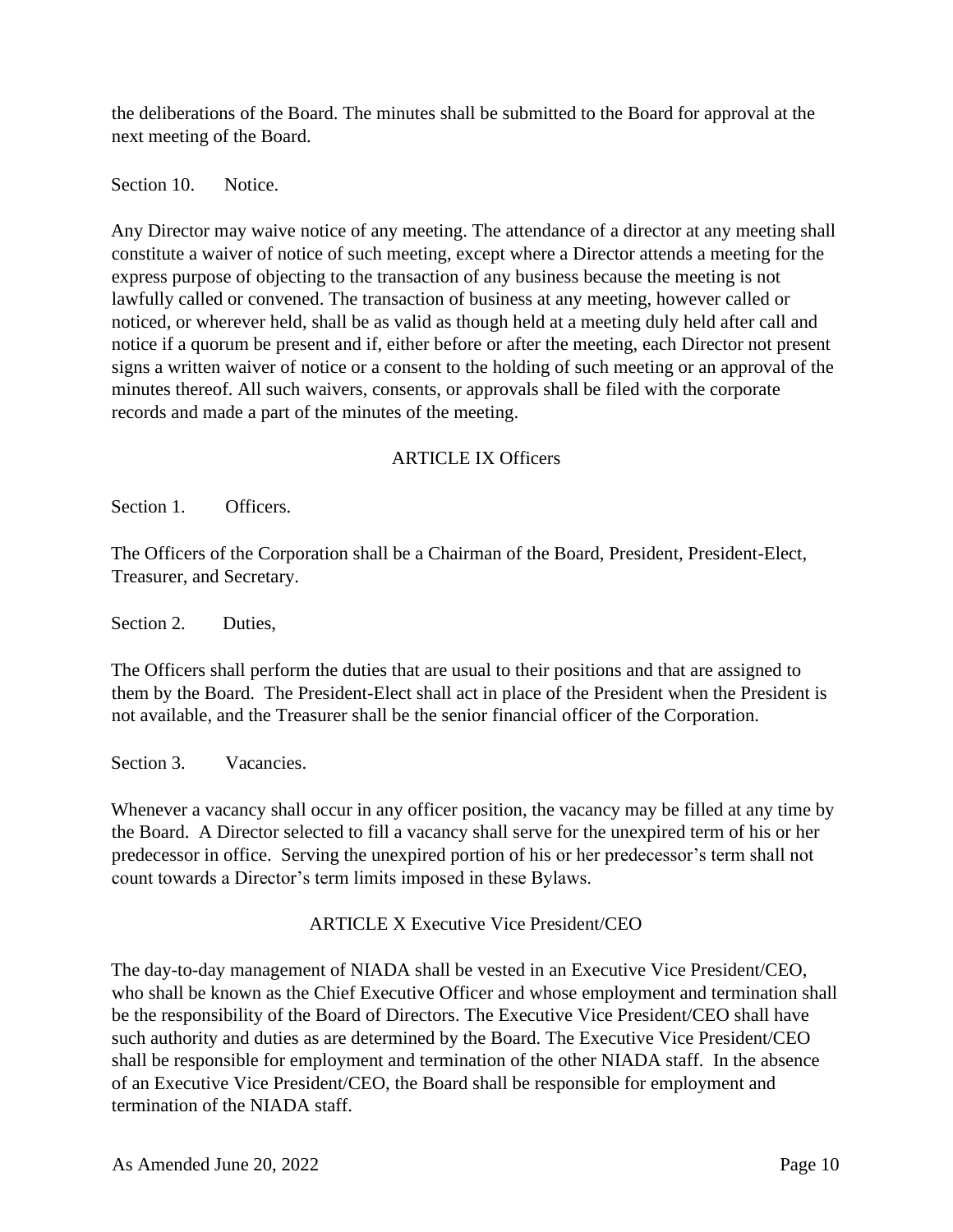### ARTICLE XI Committees

The President, with the consent of the NIADA Board may establish committees and appoint members of said committees as will further the objectives of NIADA. No committee, council, or commission of NIADA shall have the power to act on behalf of or to bind NIADA in any manner.

### ARTICLE XII Contracts

All contracts entered in the name of NIADA shall be authorized by the Board, except that the Executive Vice President/CEO may also enter into contracts for management of the NIADA office.

#### ARTICLE XIII Association Funds

Section 1. Operations.

The monies of NIADA shall be carried in the name of the Corporation in a bank, or banks, named by the NIADA Board.

Section 2. Investments.

The NIADA Finance Committee shall have the authority to invest NIADA funds in accordance with the investment policy statement adopted by the Board.

Section 3. Finance Committee.

The NIADA Board shall appoint a Finance Committee, chaired by the NIADA Treasurer and comprised of no fewer than two other members of the NIADA Board as well as the Treasurers of NIADA Foundation and NIADA Services.

#### ARTICLE XIV Fiscal Year

The fiscal year of the Corporation shall be from January 1 to December 31, inclusive, or on such other period as determined by the Board.

#### ARTICLE XV Affiliated Association

The Board shall establish rules and policies in regard to the affiliation of state, local, regional, national, international and other organizations with NIADA ("Affiliated Associations").

#### ARTICLE XVI Amendment of the Bylaws